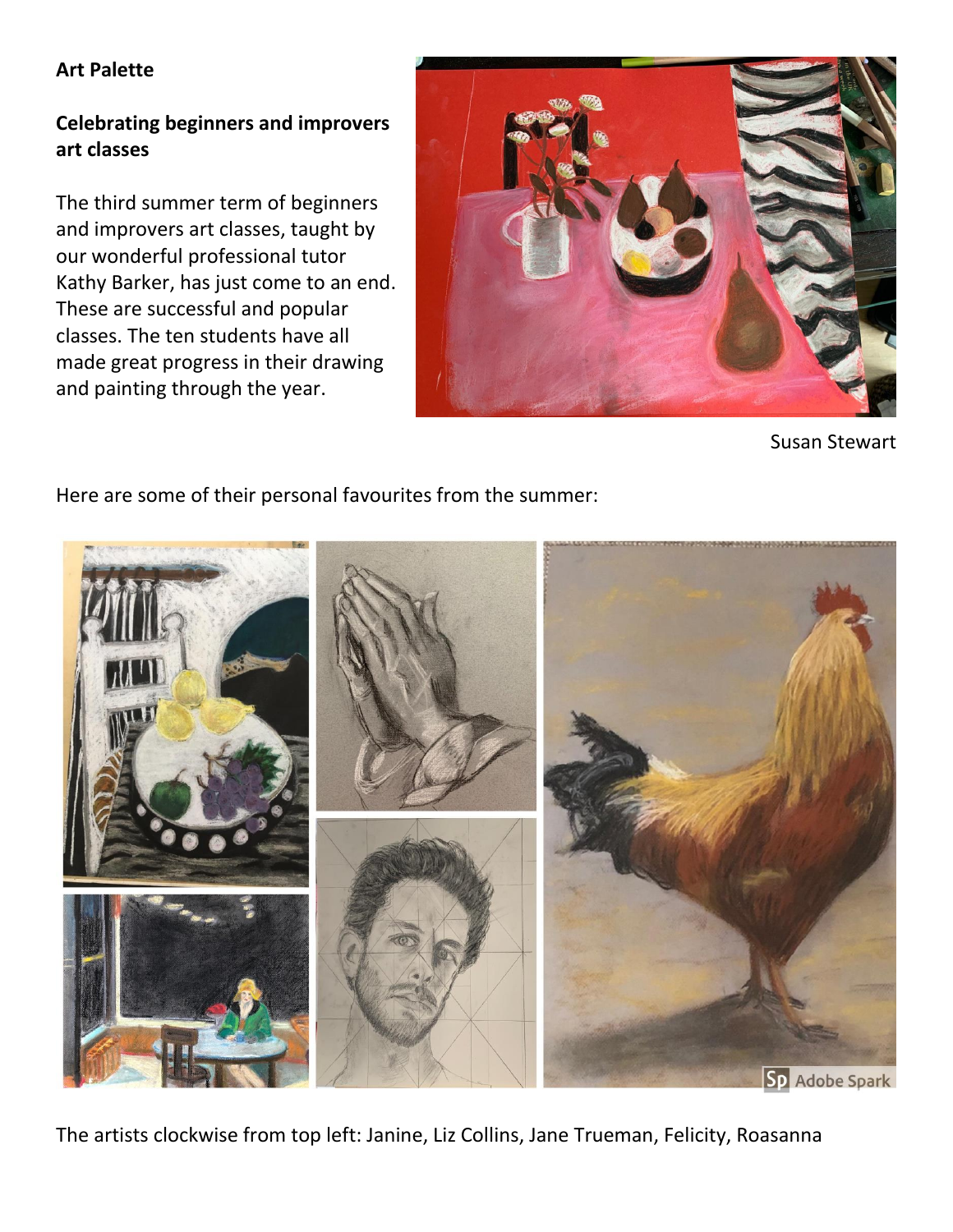

The artists clockwise from top left: Mel White, Jennie, Susan Stewart, Teresa Hughes, Lydia Gommersall

These classes take place every Wednesday afternoon during term time; the autumn term starts in the week of the 21<sup>st</sup> September and students will be able to choose between joining classes live on zoom or (subject to government restrictions) in the art studio.

Details on how to rejoin will be sent to current students this week; we have this priority period so existing students have continuity and progression.

Details on how new students can join will be sent to all art group members next week.

#### **Charles Penny's retirement**

Charles gave his final class as tutor of our water colour classes last week, ending the third successful summer term.

I have spoken with several people who have worked with Charles, his students and with Charles so I can reflect our thoughts as he retires.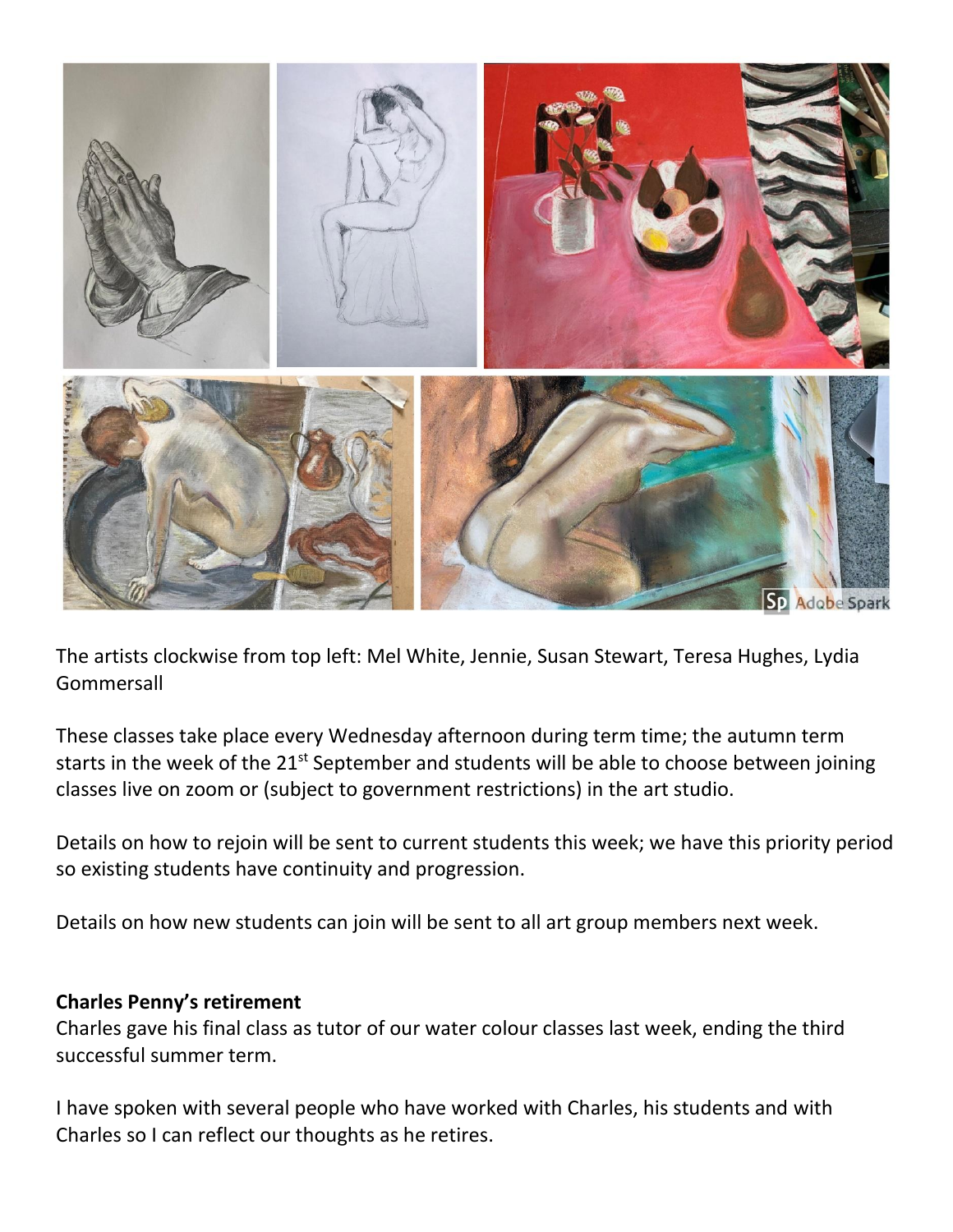

Charles started teaching at Roehampton Club in 2015 and gradually took on all three weekly water colour classes. He took over from a popular tutor who had a very different and quiet controlled method to teaching. Charles' approach has always been a rather free technique and he was somewhat nervous at the time.

It became apparent quickly that Charles was 'clearly someone who could get on well with Roehampton Club people;' 'he was much liked as a person', the 'transition happened smoothly' and his students 'quickly became friends'.

Students 'always found Charles really easy to work with, a charming personality - and really great at imbuing his class-members with his infectious creativity.'

'Charles is a lovely gentle fellow who has developed a devoted following amongst his students'. He introduced some popular new ideas, including 'taking us out to paint in the Club gardens … which was super when it didn't rain'.

'Thank you, Charles, for all your wonderful inspiring classes'.

We have all been challenged by Covid19 and our art tutors have had to cope with moving their classes online. What a fantastic job Charles has made of teaching on zoom; even his final class set his students a 'new and challenging subject' which they all enjoyed.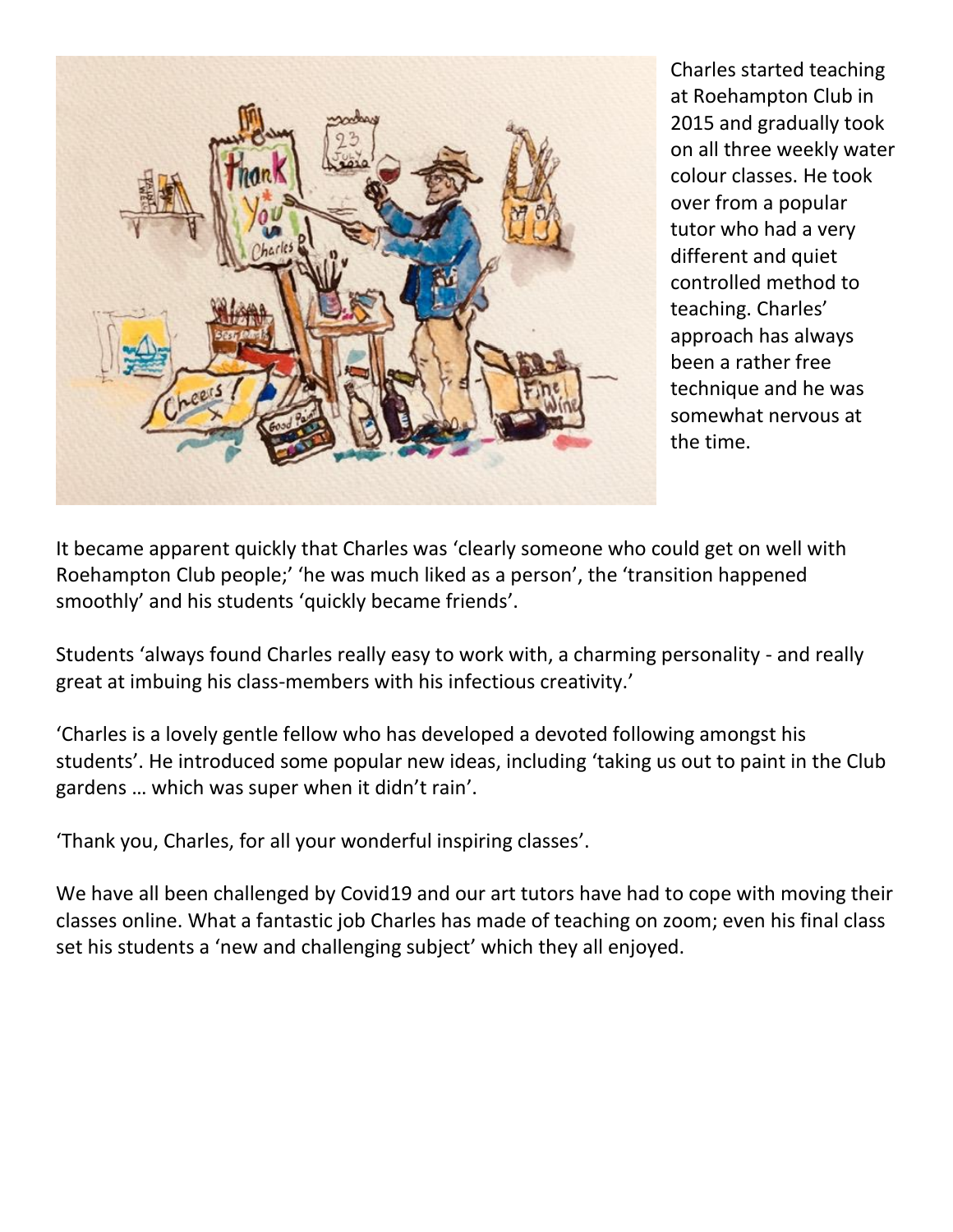

One benefit of zoom for Charles is that every students' name appears underneath their image on the screen. This is helpful when remembering names is not your forte! We had introduced name badges and a register for Charles to take at the start of each class to help; but online classes solved the problem.

The water colour students, past and present, organised a collection and gift for Charles. We had hoped to organise a retirement drinks party, but social distancing meant this would not have been the enjoyable event we wanted. Sarah presented Charles with gifts of vouchers for art equipment and the resource to replenishing his wine cellar; we hope to organise a fuller event when government restrictions allow.



Charles would like to thank everyone at the Club who has supported him; Keith, who first brought him into the Club, and Sian and Sarah who helped him make such a success of the classes.

We all had some fun getting to grips with zoom; Charles' wife was concerned during our trial runs about his bad back and he approached it initially with 'some trepidation'.

However, Charles says he has found it all 'tremendous fun', wants to thank all of his students for helping him make the online classes a success and wants to 'encourage everyone to take part in online classes in the future'.